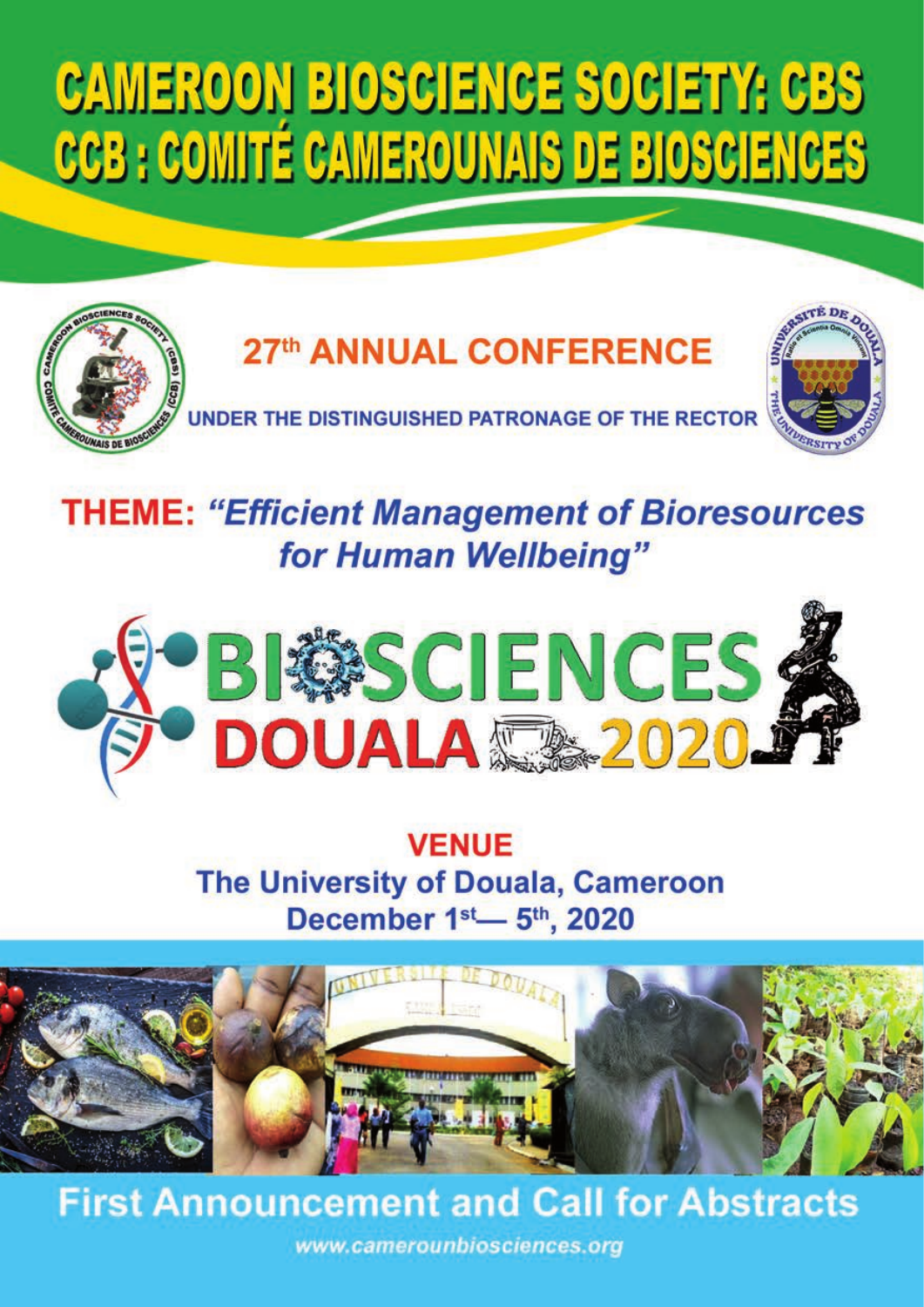## **INVITATION AND WELCOME**

It is with immense delight that we proudly invite you to the  $27<sup>th</sup>$  Annual Conference of the Cameroon Bio-science Society (CBS) (Bioscience 2020), to be held at the University of Douala, from December 1st -5<sup>th</sup>, 2020. The theme of the conference is "Efficient Management of Bioresources for Human Wellbeing", as Bioscience 2020 aims to bring together leading academics, industrialists, research scientists, students and policy-makers from Cameroon and abroad to exchange and share their knowledge, experiences and research results across multiple aspects of Bioscience, with emphasis on the harnessing of bioresources for the alleviation of famine and poverty, as well as improvement of human health. The conference, which will involve motivating Plenary Lectures, Invited Talks, Oral (online / in-situ) and Poster Presentations, MOOCs, Moovies, would be preceded by two-day training workshops on topical issues.

Among the constituents of wellbeing, bioethics, sufficient nutritious foods, adequate livelihoods and good health are of paramount importance. Research has shown that people leaving in poverty are also subjected to inadequate and less nutritious foods and have disproportionately worse health outcomes. As a corollary, hunger, poverty and poor health are incompatible with human wellbeing, and in turn, retard the development of a nation. Bioresources could enhance human wellbeing, but their production, conservation, storage, transformation, commercialization, etc. need to be done in a sustainable manner. With an ethical approach, they can reduce famine, alleviate poverty and enhance the health status of the community.

The diversity of bioresources provide us with a number of essential natural services ("ecosystem services") — such as soil fertility, food production, climate regulation, carbon storage — that are the foundation of human wellbeing. Ecosystem services can shape the development paths of a country, region, or locality — e.g. whether it chooses to pursue agriculture, timber production, fishing, tourism or any combination of these or other productive sectors. Bioresources could provide sufficient nutritious foods, through primary production and transformation, alleviate poverty by the commercialization of primary and secondary products, as well as boost health of individuals through the above two. Across the planet, biodiversity is being eroded and caused by human activities.

The COVID-19 pandemics has boosted the global change already marked in the last century with novel communications and biotechnological tools. It is thus, time that we as professional scientists, researchers and students through the colossal and sustainable research activity carried out under challenging circumstances congregate in the presence of other stakeholders like policy-makers, mass media business managers, to package our results with the goal of contributing to the efficient management of bioresources for human wellbeing. We are fully convinced that Bioscience 2020, to be held in Douala, the economic capital of Cameroon and located next to River Wouri, Rio dos Camarões (River of Shrimps), would provide the ideal platform come December.

We look forward to welcoming you in Douala. Pô la bwam! Malo malam!

**Prof. G. Leopold LEHMAN Prof. Elias N. NUKENINE**  *President of LOC President of CBS*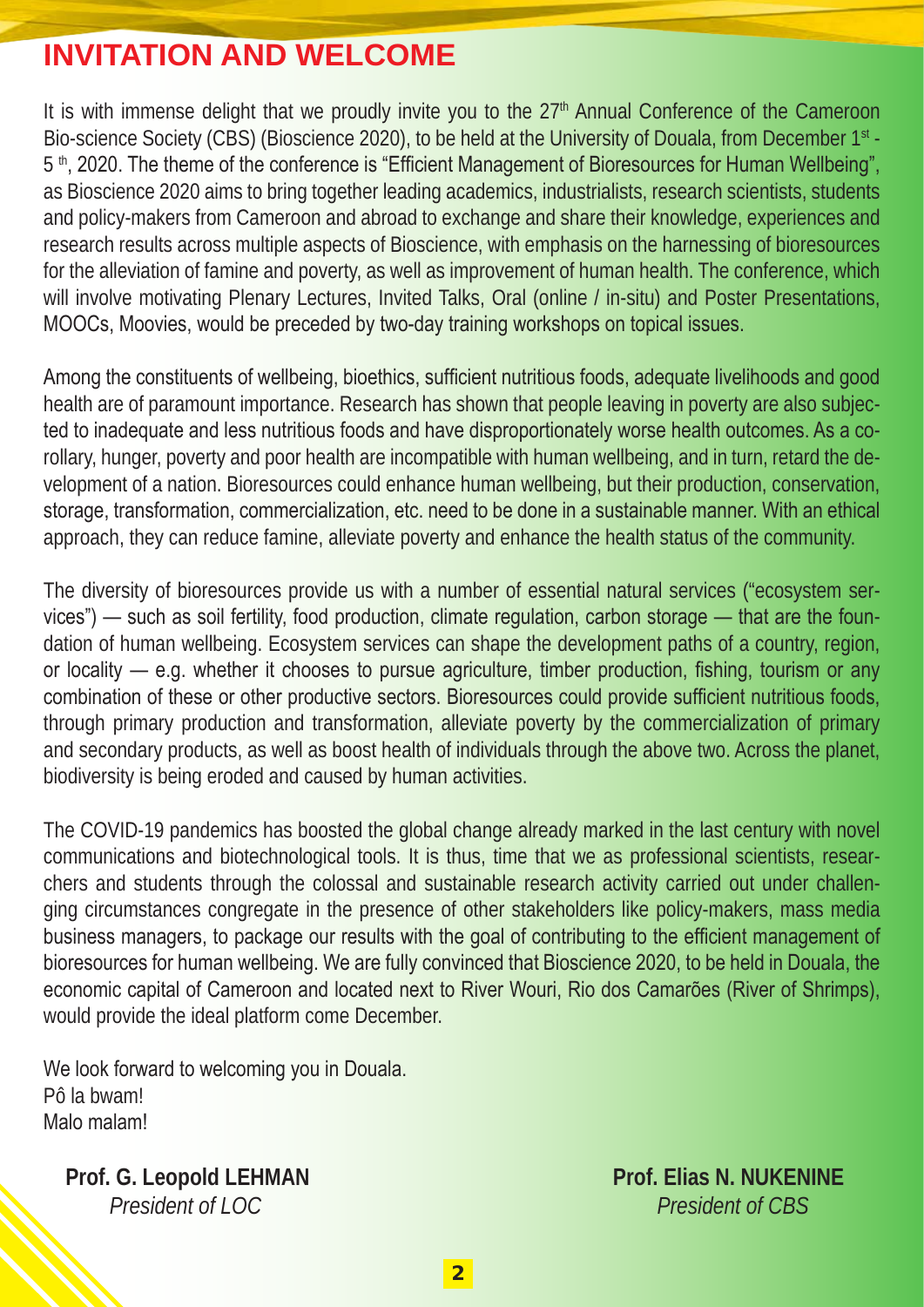## **SUB-THEMES OF THE CONFERENCE**

### **TRACK 1: FOOD AND AGRICULTURE**

Crop protection, botanical pesticides and plant production Fisheries, aquaculture and animal production Beekeeping and pollination Organic soil fertility management Food and agricultural modelling Postharvest issues and processed plant and animal products

### **TRACK 2: HEALTH AND NUTRITION**

COVID-19**,** Emerging, neglected, infectious and non transmissible diseases Medicinal plants, natural substances and bioactivity (parasites, vectors and diseases) Food systems and metabolic disorders Nutrition in disease prevention and treatment Products development Pharmaceuticals and cosmetics

### **TRACK 3: ENVIRONMENT AND FORESTRY**

Timber and non timber forest products Biodiversity, climate change and environmental degradation Biofuels and renewable biomass Anthropisation of ecosystems and ecosystem services Intensification of carbon sequestration in natural ecosystems Forest economics

### **TRACK 4: NOVEL TECHNOLOGIES AND BIOSCIENCE**

Biotechnologies, Computational biology, Communication and imaging, Web design, Biometrics, Biotracing

## **PRE-CONFERENCE WORKSHOPS**

**1. Geographic Information Systems. 2 Artworks science engineering 3. Scientific writing** Participations to each workshop require a preliminary registration to be clarified in a separate announcement.

## **CBS EXECUTIVE BUREAU**

Prof. Thaddée BOUDJEKO **Treasurer** Prof. Chantal Ndoye FOE Prof. G Leopold LEHMAN Prof. Maximilienne NYEGUE Prof. Nicolas NJINTANG Prof. Fidelis CHO-NGWA **Deputy Treasurer** Dr. Pascal CHUISSEU DJAMEN Dr Fadimatou BEBBE **Past Presidents** Prof. Dieudonné NDJONKA Prof. Marc BOPELET

Dr. Boris GALANI

**President Financial Controllers / Auditors Advisers** Prof. Elias Nchiwan NUKENINE Prof. Benoit KOUBALA Prof. Elie FOKOU Dr. Justine GERMO Prof. Gabriel AGBOR

**Secretary General** Prof. Innocent AWASOM Prof. Francois-Xavier ETOA Prof. Pierre EFFA ONOMO Dr Cornel ADLER Prof. Félicité T. MBIAPO **Deputy Secretary Generals** Prof. Emmanuel SOPBUE Prof. Denis OMOKOLO<br>
Dr Haman TOFFI Prof. Denis Dr Jonatius NDONG Prof. Nicolas NIFMENA Dr. Haman TOFEL **Dr. Ignatius NDONG** Prof. Nicolas NIEMENAK<br>Dr. Cécile EWANE Dr. Christelle NOCHE DOMGANG Dr. Christelle NOCHE DOMGANG

**Vice-Presidents** Prof. Leopold TATSADJIEU

**Public Relations Officers** Prof. Jeanne NGONGANG





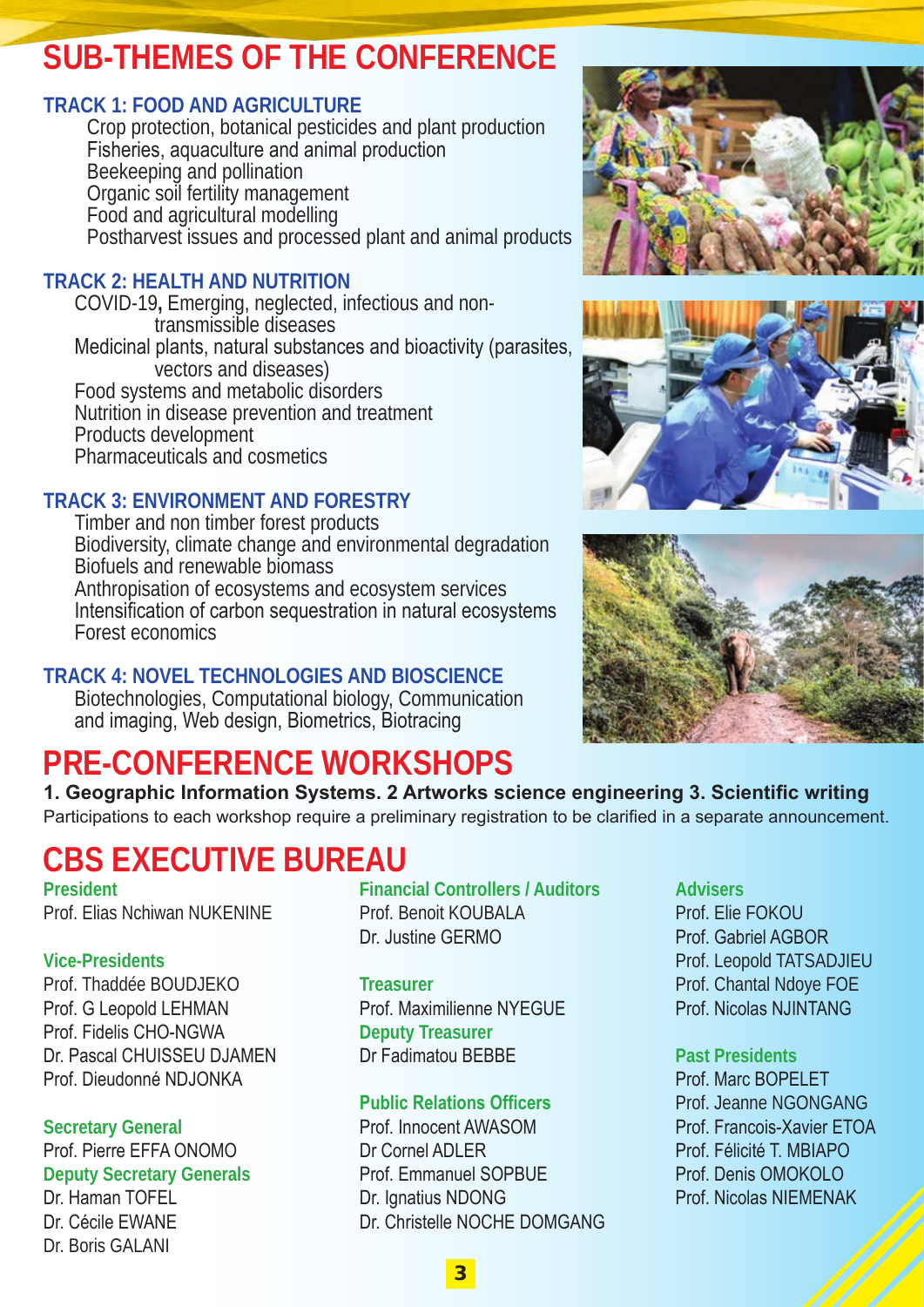## **SCIENTIFIC COMMITTEE**

#### **Chair**

Prof Alain Bertrand DONGMO (Univ. Douala)

#### **Co-chairs**

#### **Food and Agriculture**

Prof. Fernand TCHUENGUEM (Univ. Ngaoundere), Prof. Thaddée BOUDJEKO (Univ. Yaounde I), Prof. Elie FOKOU (Univ. Yaounde I), Prof. Edith FOMBANG (Univ. Ngaoundere), Prof. Roger DJOULDE (Univ. Maroua), Prof. Armand ABDOU BOUBA (Univ. Maroua), Dr. Felix METCHEUYIE (Univ. Dschang), Dr. Haman TOFEL (Univ. Bamenda) and Prof. Charles ASSENG (Univ. Douala)

#### **Health and Nutrition**

Prof. Fidelis CHO-NGWA (Univ. Buea), Prof. Dieudonné NDJONKA (Univ. Ngaoundere), Prof. Gab-riel AGBOR (IMPM Yaounde), Dr. Pascal CHUISSEU (Univ. Montagnes), Prof Nicolas NJINTANG (Univ. Ngaoundere), Prof. Emmanuel TANGE (CATUC Bamenda), Prof Simplice TATSIMO (Univ. Maroua), Dr. Fadimatou BEBBE (Univ. Yaounde 1), Prof. Victor TAFOUO (Univ. Douala), Prof. Samuel MANDENGUE (Univ. Douala) and Dr. NGO SACK (Univ. Douala)

#### **Environment and Forestry**

Prof Innocent NDOH (Univ. Douala), Prof. Pierre Marie MAPONGMETSEM (Univ. Ngaoundere), Prof. AJEAGAH (Univ. Yaounde 1), Prof. Léonard NGAMO (Univ. Ngaoundere), Prof. TCHOBSALA (Univ. Maroua), Prof. George CHUYONG (Univ. Buea), Prof. Mamert ONANA (Univ. Douala) and Prof. Andrew EGBE (Univ. Buea)

#### **Members**

Prof. Minette TOMEDI TABI (Univ. Douala) Prof. François-Xavier ETOA (Univ. Douala) Prof. Lazare KAPTUE (Univ. Montagnes) Dr. Sara Lustigman (New York Blood Center, USA) Prof. Djikeng Appolinaire (CTLGH, Edinburg, UK) Prof. Jeanne NGOGANG (Univ. Montagnes) Prof. Lucy M. NDIP (Univ. Buea) Prof. Elisabeth NGO BUM (Univ. Maroua) Prof. Ibrahima ADAMOU (Univ. Ngaoundere) Prof. Emmanuel NSO (Univ. Ngaoundere) Prof. Jean Pierre MVONDO (Univ. Buea) Prof. Alexandre NJAN NLOGA (Univ. Ngaoundere) Prof. Ali AHMED (Univ. Ngaoundere) Dr. Arnold BITJA NYOM (Univ. Douala) Prof. Francois TCHOUMBOUGNQNG (Univ. Douala) Prof. Robert NDJOUENKEU (Univ. Ngaoundere) Prof. MOHAMADOU (Univ. Ngaoundere) Prof. Wilfred MBACHAM (Univ. Yaounde I) Prof. SOMO MOYOU (MINRESI) Dr. Justine GERMO (MINRESI) Prof. Nicolas NIEMENAK (Univ. Yaoundé I) Prof. Fidèle NTCHAPDA (Univ. Ngaoundere) Prof. Alain BOBDA (Alabama State U., USA) Prof. Benoît KOUBALA (Univ. Maroua) Dr. Anthony NDIFOR (Pre-clin drug safety, USA) Prof. Gustave SIMO (Univ. Dschang) Prof. Dieudonné LEMBE MASSOMA (Univ. Douala) Prof. Helen NTONIFOR (Univ. Bamenda) Prof. Maurice TINDO (Univ. Douala) Prof. Laurette NGO NKOT (Univ. Douala) Dr Paul ZANGO (Univ. Douala)

Dr Ignatius NDONG (CATUC, Bamenda) Prof. Innocent AWASOM AFUH (Texas Tech U., USA) Prof. Pamphile NGUEMA NDOUTOUMOU (USTM - Franceville, Gabon) Prof. Charles–Félix BILONG BILONG (Univ. Yaounde I) Prof. Véronique PENLAP (Univ. Yaounde I) Prof. Joseph Lebel TAMESSE (Univ. Yaounde I) Prof. Helen KIMBI-MBUFONG (Univ. Bamenda) Prof. Harquin FOYET (Univ. Maroua) Prof. Bruno TELEFO (Univ. Dschang) Prof. Télesphore NGUELEFACK (Univ. Dschang) Prof. Léopold TATSADJEU (Univ. Ngaoundere) Prof. Philippe KOSMA (Univ. Maroua) Prof. Clautilde MEGUENI (Univ. Ngaoundere) Prof. Champlain DJIETO (Univ. Yaounde I) Prof. Léopold G. LEHMAN (Univ. Douala) Prof. François de Paul NKANKAM (Univ. Montagnes) Prof. Denis WOUESSIDJEWE (Univ. Grenoble) Prof. Roger PONKA (Univ. Maroua) Prof. Paul TAN (Univ. Yaounde I) Prof. Elias NUKENINE (Univ. Ngaoundere) Prof. Pierre WATCHO (Univ. Dschang) Prof. Kelly CHIBALE (Univ. Cape Town, South Africa) Prof. César KAPSEU (Univ. Ngaoundere) Prof Clergé TCHIEGANG (Univ. Ngaoundere) Prof. Paul Désiré DZEUFIET (Univ. Yaounde I) Prof. Kaba KOUROUMA (Univ. des Montagnes) Prof. Duplex WANSI (Univ. Douala) Prof. Martin KENNE (Univ. Douala) Prof. Jules PRISO (Univ. Douala) Prof. Jean BETTI (Univ. Douala)

## **NATURE OF THE CONFERENCE**

The conference programme includes: Workshop, Symposia, Oral sessions, Poster sessions and contests, MOOCs, Moovies, Excursions, etc...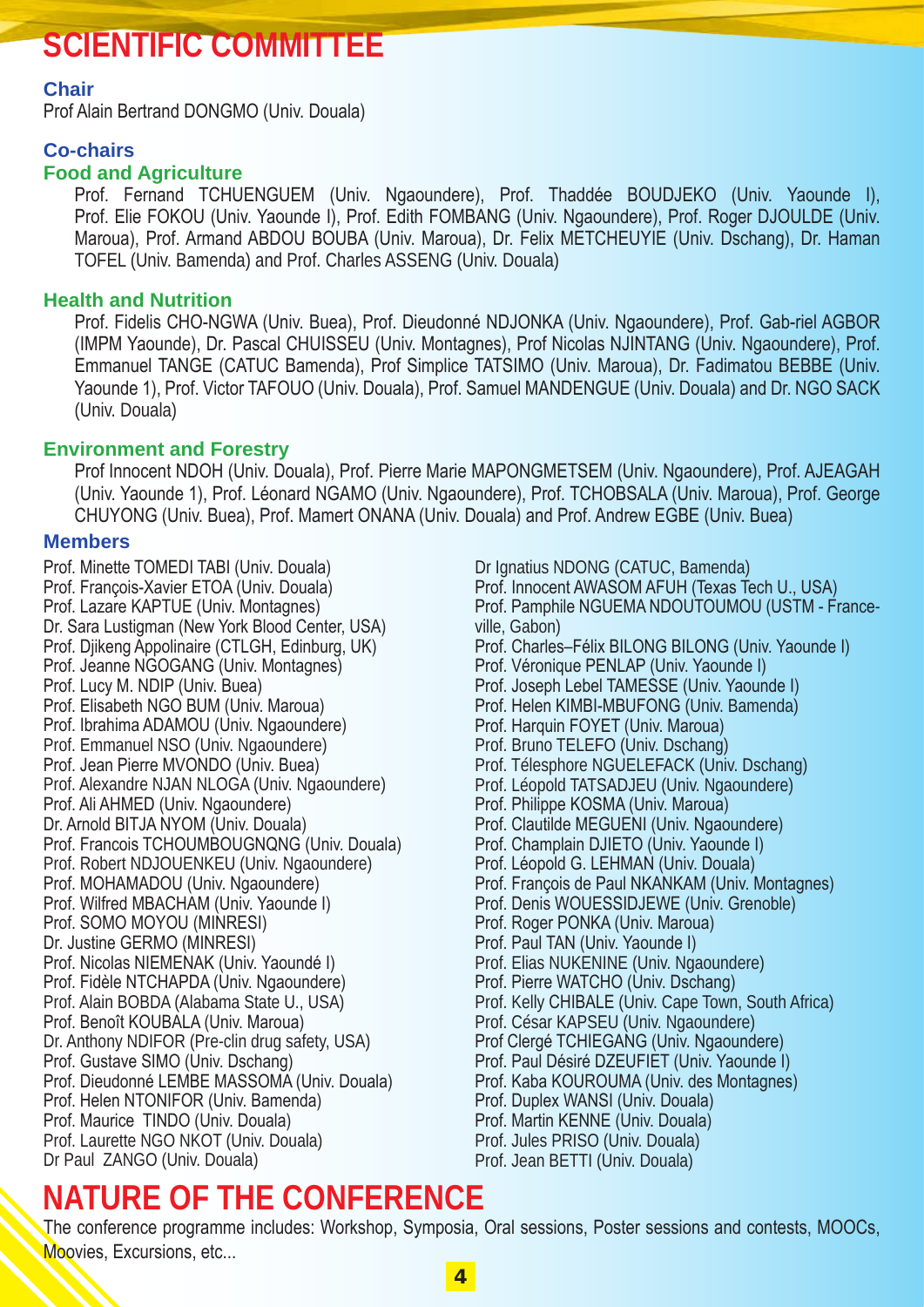## **ABSTRACT AND FULL PAPER INFORMATION**

Participants are invited to submit abstracts under any of the tracks/ sub-themes of the conference.

- The abstract must contain a maximum of 250 words, character: Times New Roman, Size: 12, all margins: 1 inch
- The abstract must be written in English or French
- The abstract should be submitted directly through the website www.camerounbiosciences.org and by email to three persons: tchamenis@yahoo.fr, peffa@yahoo.fr and tofelhama@yahoo.fr
- Abstract will be selected by the scientific committee for oral or poster presentation
- The deadline for abstract submission is September 30<sup>th</sup>, 2020
- The full paper or extended abstract (Maximum 6 pages, A4, Character: Times New Roman, Size : 12, All margins : 1 inch) of accepted abstracts from delegates and students who have paid both the membership dues and Conference registration fees, should be submitted latest **November 25th, 2020** at **www.camerounbiosciences.org**, where a paper template could be downloaded

| Tuesday, December 1st, 2020: Preconference workshop                      |                                              |                 |                                                     |  |  |
|--------------------------------------------------------------------------|----------------------------------------------|-----------------|-----------------------------------------------------|--|--|
| $07:30 - 9:00$                                                           | Registration of participants                 | $12:00 - 13:00$ | Break / Lunch                                       |  |  |
| $09:00 - 10:15$                                                          | Workshop                                     | $13:00 - 15:00$ | Workshop                                            |  |  |
| $10:15 - 10:30$                                                          | Coffee / Tea Break                           | $15:00 - 15:15$ | Coffee / Tea Break                                  |  |  |
| $10:30 - 12:00$                                                          | Workshop                                     | $15:15 - 17:30$ | Workshop                                            |  |  |
| Wednesday, December 2 <sup>nd,</sup> 2020: Preconference Workshop        |                                              |                 |                                                     |  |  |
| $08:30 - 10:15$                                                          | Workshop                                     | $13:00 - 15:00$ | Workshop                                            |  |  |
| $10:15 - 10:30$                                                          | Coffee / Tea Break                           | $15:00 - 15:15$ | Coffee / Tea Break                                  |  |  |
| $10:30 - 12:00$                                                          | Workshop                                     | $15:15 - 17:30$ | Workshop                                            |  |  |
| $12:00 - 13:00$                                                          | Break / Lunch                                |                 |                                                     |  |  |
| Thursday, December 3rd, 2020: Preconference Workshop / Conference proper |                                              |                 |                                                     |  |  |
| $08:00 - 12:00$                                                          | Workshop / Registration of participants      | $15:00 - 16:00$ | <b>Break / Cocktail lunch</b>                       |  |  |
| $13:00 - 15:00$                                                          | <b>Opening Ceremony</b>                      | $16:00 - 17:00$ | Parallel Oral Sessions 1 (Rooms 1, 2 & 3)           |  |  |
|                                                                          | Inaugural Lecture                            | $17:00 - 18:00$ | Plenary Talks (02): Tracks 1 & 2                    |  |  |
|                                                                          | DAAD and Humboldt Lectures                   | $18:00 - 19:00$ | Parallel oral Sessions 2 (Rooms 1, 2 & 3)           |  |  |
|                                                                          | Keynote tal                                  |                 |                                                     |  |  |
| Friday, December 4th, 2020: Conference proper                            |                                              |                 |                                                     |  |  |
| $08:30 - 09:30$                                                          | Plenary Talks (02): Track 3 and other        | $13:30 - 14:30$ | Panel / Roundtable Discussion                       |  |  |
| $09:30 - 10:30$                                                          | Coffee / Tea Break & Poster Session 1        | $14:30 - 18:00$ | Touristic tour                                      |  |  |
| $10:30 - 12:30$                                                          | Parallel Oral Session 3 (Rooms 1,2 &3)       | $19:00 - 21:00$ | <b>Cultural Gala and Dinner</b>                     |  |  |
| $12:30 - 13:30$                                                          | Break / Lunch                                |                 |                                                     |  |  |
| Saturday, December 5 <sup>th</sup> , 2020: Conference proper             |                                              |                 |                                                     |  |  |
| $8:30 - 10:30$                                                           | Parallel Oral Session 4<br>(Rooms 1, 2 & 3)  | $12:30 - 14:00$ | General Assembly - Award of<br>Prizes - Nominations |  |  |
| 10:30-11:30                                                              | Coffee / Tea Break & Poster Session 2        | $14:00 - 15:00$ | Cocktail Lunch                                      |  |  |
| $11:30 - 12:30$                                                          | My thesis in 180 seconds<br>contest & Others | 15:30           | End of Conference & Departure                       |  |  |
|                                                                          |                                              |                 |                                                     |  |  |

## **PRELIMINARY PROGRAMME**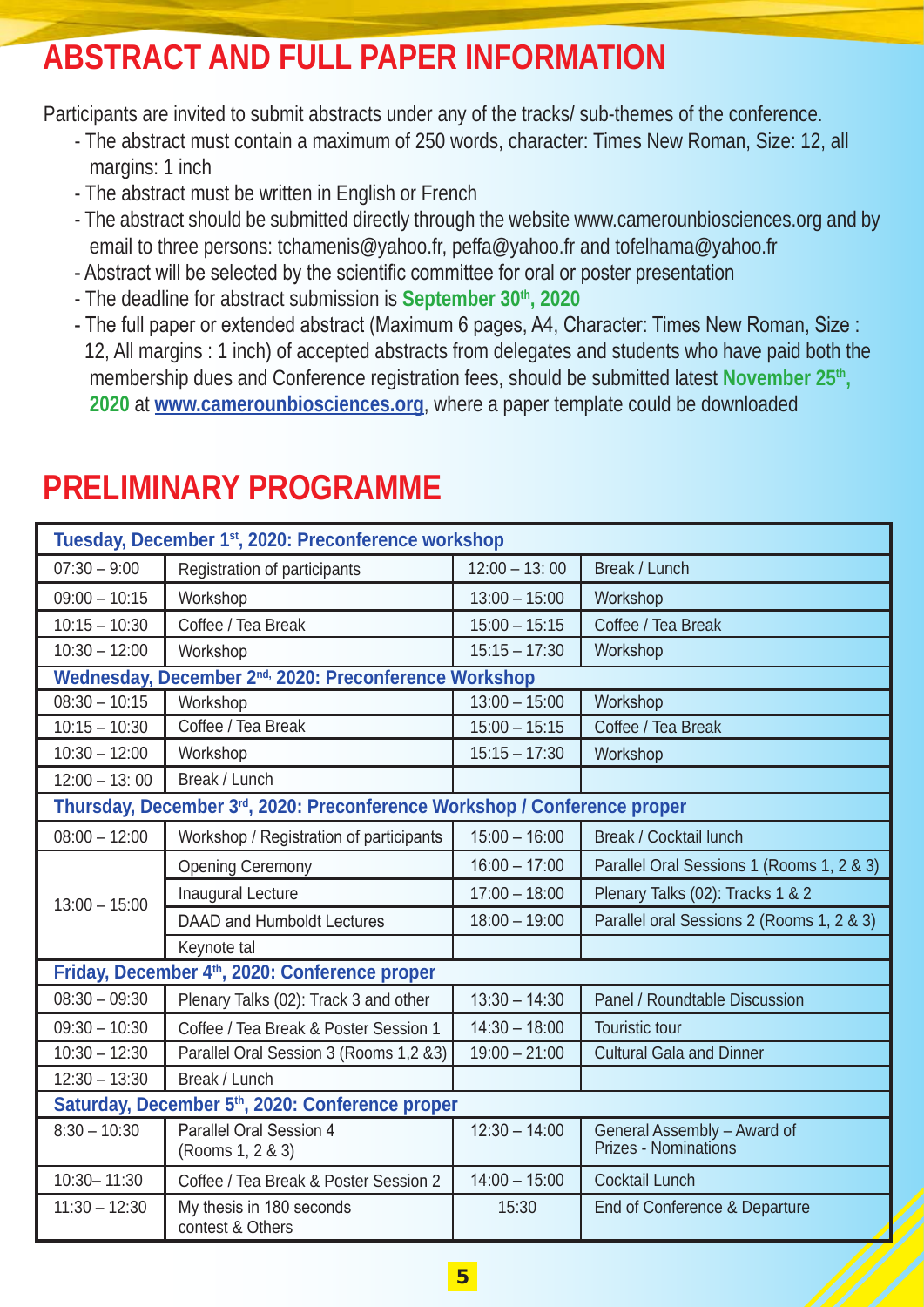## **GENERAL CONFERENCE INFORMATION**

#### **Conference Venue**

University of Douala P.O. Box 2701 Douala Littoral Region Republic of Cameroon

#### **Languages**

English and French **Poster and Oral presentations instructions**

**How big and type can the poster be?** The maximum size of poster should be 950 mm x 1200 mm (~3ft x 4ft). The poster must be prepared as a single poster layout and mounted on one side of a double-sided poster board. Posters must be made in portrait. When previewing your poster, use a distance of approximately 1.8m to estimate the viewing distance for readability.

**How long should I speak?** Prepare to speak for 10 minutes (scientific parallel, commercial and industrial sessions) or 20 minutes (plenary session). Discussion will follow for 5 and 10 minutes, respectively. Note that timing of presentations will be strictly controlled so attendees can move among parallel sessions

#### **Which language can I use?**

The official languages of the conference are English and French. It is strongly recommended for presenters to use both languages at the time of their presentation (for those coming from countries using French and English as official languages). If you speak in French during the presenta-tion, the powerpoint writings should be in English. And if you speak in English, the powerpoint writings would be in French.

## **Climate:**<br>The 0

outdoor temperature in December will be between 23-32 °C **Local time:** GMT+1

#### **Transport**

**By Air:** from outside of Cameroon to Douala International Airport. From Yaounde Airport to Douala Airport **By Road:** from Yaounde Mvan to Douala

**By Train:** from Yaounde Main

#### Station to Douala Main Station **Accomodation**

Arrangements will be made with hotels to guarantee lowest prices **Official letter of invitations**

The Conference secretariat will send a personal letter of invitation to all registered delegates. This invitation is meant only to assist participants to raise travels funds and/or obtain a visa.

#### **Visa requirements**

Participants are requested to check with the Cameroon con-sulate in their home country or with a travel agency for visa requirements. It is the respon-sibility of the participant to obtain a visa in advance if required.

**Registration for the Conference entitles you to:**

A Participant's Bag with Con-ference Material; Coffee breaks, lunches, Scientific Sessions, **Certificates of Attendances**, etc.

### **Membership dues, conference registration fees (CFA Francs) and abstract submission**

|                               | Date     | <b>National Delegates</b>     |                            | <b>Foreign Delegates</b> |
|-------------------------------|----------|-------------------------------|----------------------------|--------------------------|
|                               | (2020)   | Persons<br>without<br>revenue | Persons<br>with<br>revenue |                          |
| <b>Early payment</b><br>ends  | Oct 15th | 10,000                        | 20,000                     | 55,000                   |
| Late payment<br><b>starts</b> | Oct 16th | 12,500                        | 25,000                     | 75,000                   |

The amounts stated in the table above include conference fees (50%) and membership dues (50%) for the year 2020.

Payment opens: August 15<sup>th</sup>, 2020

Latest date of payment for abstract to be included in the Book of Abstracts: November 10<sup>th</sup>, 2020 Abstract submission opens: **August 15th, 2020**

Abstract submission closes: September 30th, 2020

Notification on decision concerning abstracts: **October 1st - November 5th, 2020** Dateline for submission of long abstracts for publication in the Bioscience Proceedings: **November 25th, 2020**.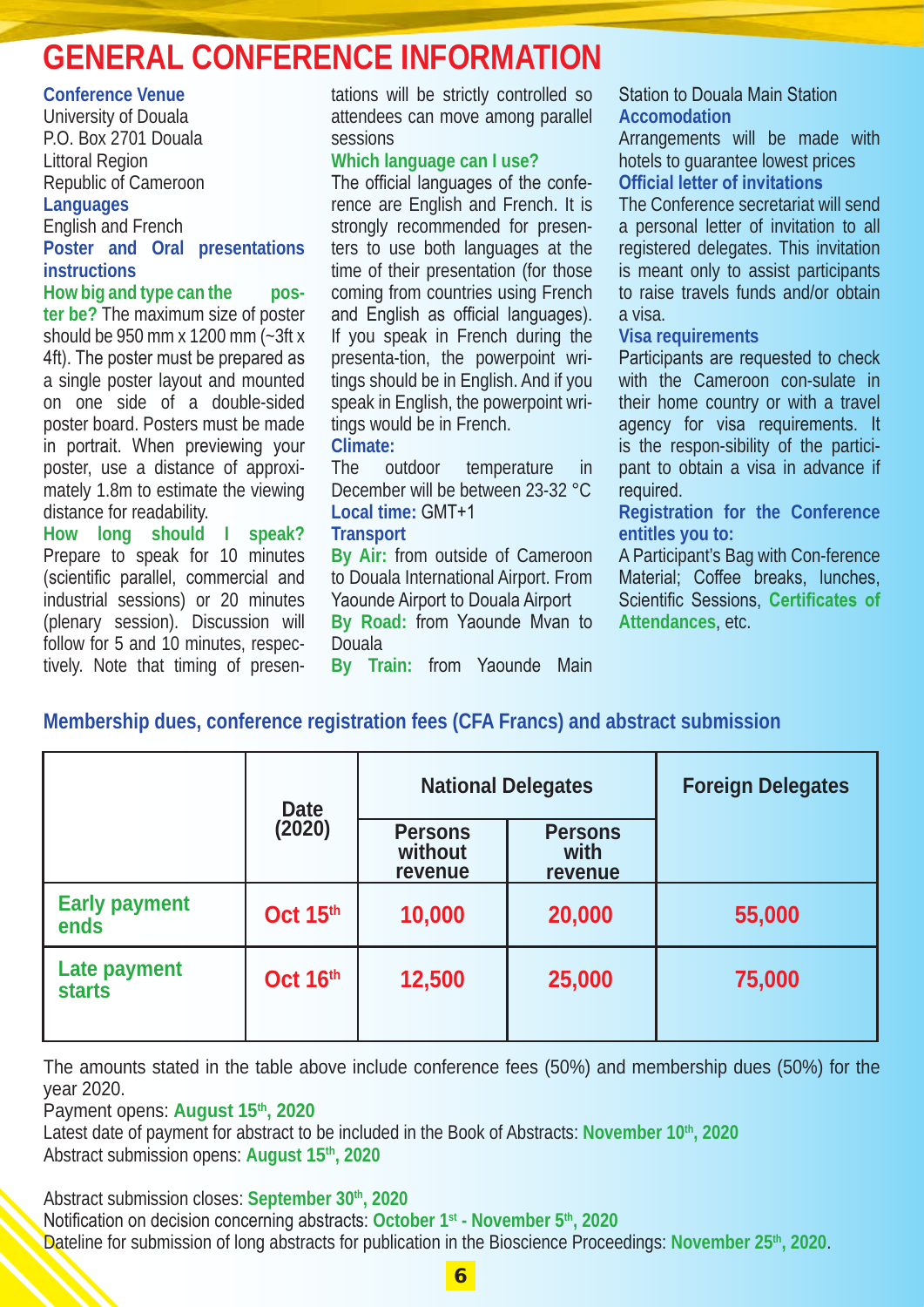#### **Method of payment**

Membership dues and conference registration fees should be paid by MTN mobile Money, Cameroon Bios-cience Society Cash Collector: (+237) 653 79 54 74, free of charges. Please pay from an MTN number and not Orange number. If you are paying with your personal MTN, then reasons for the transfer or reference should be just « the name of your institution, abbreviated ». If from another MTN number, then reference should be « your family name and Institution, abbreviated.

#### **Organising Secretariat**

For additional information, please contact any of these persons of the LOC secretariat: Prof. A.D. MASSOUP Prof. C. MASSOMA Dr. S. TCHAMENI (tchamenis@yahoo.fr)

## **LOCAL ORGANISING COMMITTEE**

| <b>Grand Patron:</b>               | Prof. Magloire ONDOA, Rector, Univ. Douala                                                                                                                                                                                       |  |  |  |
|------------------------------------|----------------------------------------------------------------------------------------------------------------------------------------------------------------------------------------------------------------------------------|--|--|--|
| <b>Supervision of LOC:</b>         | Prof. MOUANGUE KOBILA, VR-RCRME                                                                                                                                                                                                  |  |  |  |
| Coordination of LOC:               | D/ENSET: Prof. L. NNENE NNENE; D/IUT: Prof. J. ETAME; D/ENSPD: R.M. MOUANGUE;<br>D/FS: Prof. Marie J. NIDA NTAMAK; D/FMSP: Prof. M. NGOWE NGOWE; D/IBA: Prof.<br>A. ANGOUA NGUE; D/ISH: Prof. M. TOMEDI EYANGO Epouse TABI ABODO |  |  |  |
| <b>LOC EXECUTIVE</b><br>President: | Prof. L.G. LEHMAN                                                                                                                                                                                                                |  |  |  |
| <b>Vice-Presidents:</b>            | Prof. D. WANSI, Prof. D. ADIOGO, Prof. A. NGONO NGANE                                                                                                                                                                            |  |  |  |
| <b>Secretary General:</b>          | Prof. A.D. MISSOUP,                                                                                                                                                                                                              |  |  |  |
| Deputy SG No. 1, 2, & 3:           | Prof. C. MASSOMA. Dr. S. TCHAMENI. Dr. S. MOKAKE                                                                                                                                                                                 |  |  |  |
| Treasurer:                         | Prof. A.B. DONGMO                                                                                                                                                                                                                |  |  |  |
| <b>Deputy Treasurer:</b>           | Prof. A. KAMDEM, Prof. L. EKOUE                                                                                                                                                                                                  |  |  |  |
| <b>Publicity / ICT Officers:</b>   | Prof. ETAME-LOE, Prof. NJIKAM, Prof. A. NOUGA                                                                                                                                                                                    |  |  |  |
| <b>Fund Raising Officers:</b>      | Dr. B. ETOUNDI, C. AYINA                                                                                                                                                                                                         |  |  |  |
|                                    | Protocol / Logistics Officers: Prof. KORO KORO, Dr. M. NYA WANKEU                                                                                                                                                                |  |  |  |
| <b>Gastronomy Officers:</b>        | Dr. S. NGUIKWIE, Dr. Aicha de KAINSA,                                                                                                                                                                                            |  |  |  |
| <b>Special Duties Officers:</b>    | Prof. F. TCHOUMBOUGNANG, Prof. M. NDOMOU, Prof. NDONGO DIN, Prof. ASENG,<br>Dr. NGOTTA                                                                                                                                           |  |  |  |
| <b>Medical Officers:</b>           | Dr. M. MOUKOURI, Dr. DINA BELL, Dr. J. OWONA MANGA                                                                                                                                                                               |  |  |  |
| <b>Advisers:</b>                   | Prof. R. PRISO, Prof. I. GOUADO, Prof. S. H. MADENGUE, Prof. J. C. NDOM,                                                                                                                                                         |  |  |  |



Prof. A. G. B. ZEBAZE, Prof. A. ETO'O